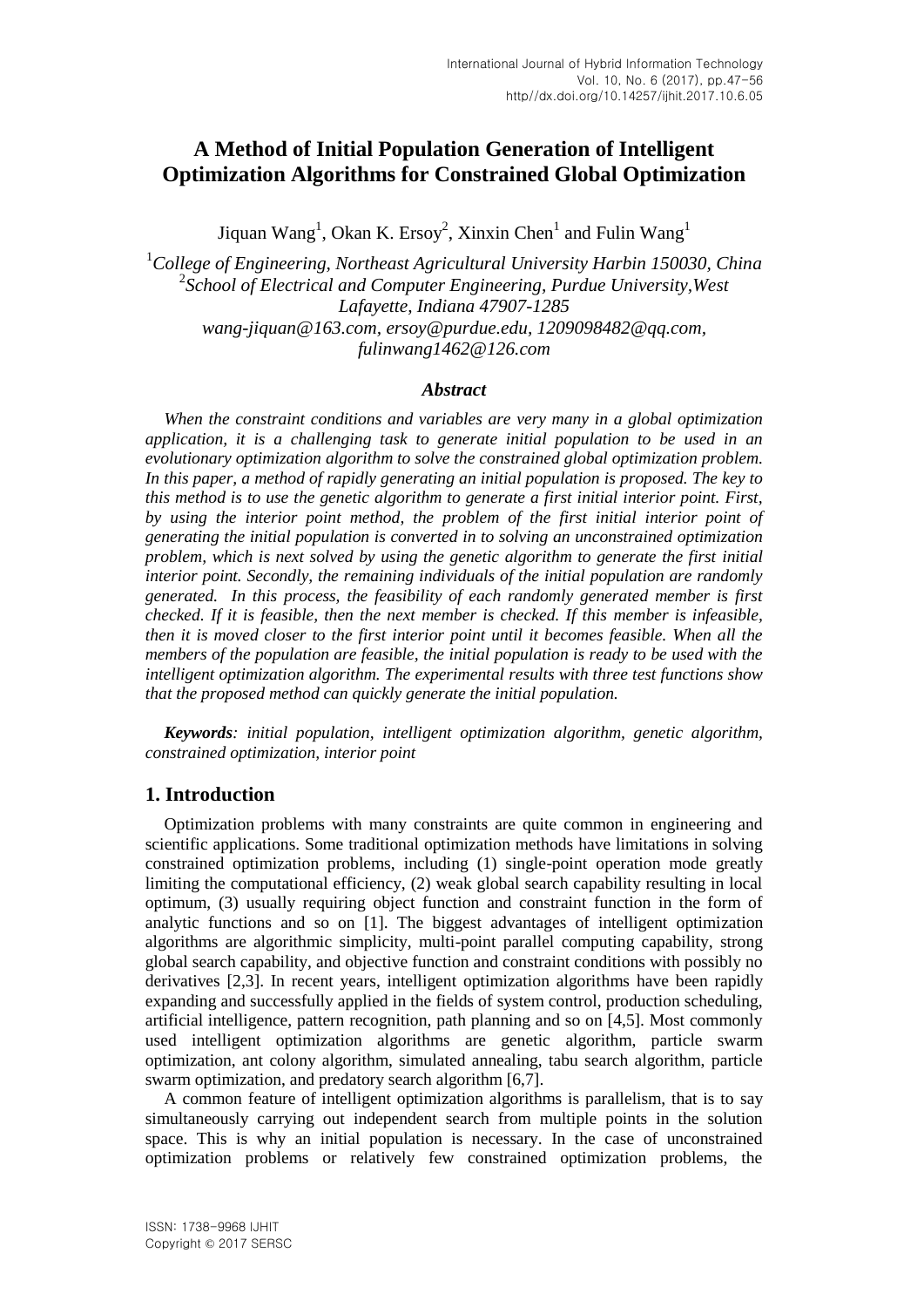International Journal of Hybrid Information Technology Vol. 10, No. 6 (2017)

generation of initial population is easy, for example, randomly generating an initial population, some other methods exist to generate the initial population, thereby significantly improving the performance of intelligent optimization algorithms [8,9]. When there are many constraints, these methods do not work well.

Reference [10] presents a method of generating the initial population suitable for constrained optimization problems, and achieves good results. However, the method requires derivatives.

The proposed method aims at constrained optimization problems with many constraints, does not require derivatives, and is fast to compute.

## **2. Mathematical Model of a Constrained Optimization Problem**

In most real world optimization problems, variables occur in a finite range, and such restrictions are embodied by constraints. Optimization problems with constraint conditions are called constrained optimization problems. The mathematical model of constrained optimization is as follows [11]:

$$
\min f(X) \n s.t. \n\begin{cases}\n g_j(X) \ge 0, \, j = 1, 2, \cdots, l \\
 h_i(X) = 0, i = 1, 2, \cdots, m\n\end{cases}
$$
\n(1)

Where  $X = (x_1, x_2, \dots, x_n)^T$  is a *n*-dimensional Euclidean space point (vector). It will be referred to as individual. The objective function and constraint condition are real functions of *X*.

If the  $i<sup>th</sup>$  constraint condition is equality constraint in equation (1), then the  $i<sup>th</sup>$  constraint condition can be replaced by the following two inequality constraints

$$
\begin{cases} h_i(X) \ge 0 \\ -h_i(X) \ge 0 \end{cases} \tag{2}
$$

Therefore, formula (1) can also be expressed as

$$
\min f(X)
$$
  
*s.t.*  $g_j(X) \ge 0, j = 1, 2, \cdots, L$  (3)

## **3. Method of Initial Population Generation**

**Definition 1:** An individual which satisfy all constraints in formula (3) is called feasible individual, otherwise it is called infeasible individual.

**Definition 2:** All feasible individuals generated before the first iteration with the intelligent optimization algorithm are called the initial population. The number of individuals is called the population size of the initial population.

**Definition 3:** An individual of the population within the feasible region (not outside or on the boundary of the feasible region), is called interior point or strict interior point.

#### **3.1. Basic Genetic Algorithm**

The evolutionary strategy of basic genetic algorithm is as follows: first, the initial population is generated. Using the initial population as the parent generation, all individuals in the population are sorted in ascending order according to their objective function values; the fitness value of each individual is calculated according to its objective function value. This is followed by making selections, crossovers, retaining *s* elite individuals from *n* parent individuals and cross-generated *n* individuals. Cross-generated *n* individuals are mutated according to mutation probability  $p_m$ , and the worst *s* individuals including  $np_m$  mutated individuals and  $(1-p_m)n$  nonmutated individuals are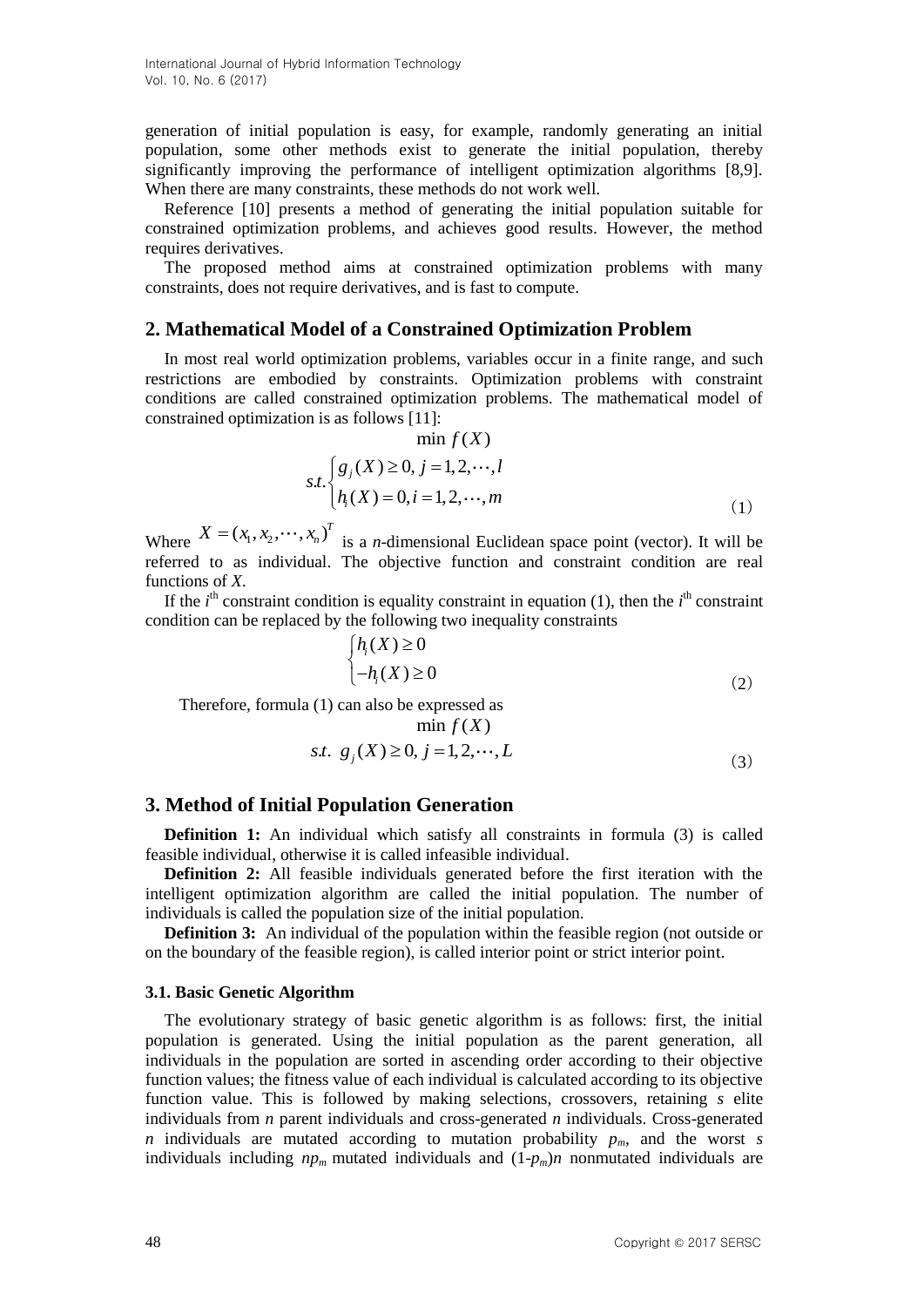replaced by *s* elite individuals. In this way, the offspring population is generated. If the computing requirements are met, then the iterations are stopped. If the computing requirements are not met, the above steps are repeated until the computing requirements are met. The evolutionary strategy of the basic genetic algorithm is shown in Figure 1.



# **Figure 1. The Evolution Strategy Blocks Diagram Of Basic Genetic Algorithm**

Figure 1 is based on the fact that preserving s elite individuals from all parents and offsprings by crossover operator and retaining elitist individuals in the new offspring population is better than using the elitist individuals of the parent population even if the elitist individuals in the parent population are destroyed in the process of crossovers.

**3.1.1. Selection:** The individuals in the population are expressed as  $X_1^{(0)}, X_2^{(0)}, \dots, X_i^{(0)}, \dots, X_n^{(0)}, X_i^{(0)} = (x_{i1}^{(0)}, x_{i2}^{(0)}, \dots, x_{id}^{(0)})$ . In order to calculate the fitness values, the individuals are sorted in descending order according to objective function values. After sorting the individuals as  $(\overline{X}_1^{(0)}, \overline{X}_2^{(0)}, \cdots, \overline{X}_i^{(0)}, \cdots, \overline{X}_n^{(0)}, \text{ and letting } \beta \in (0,1),$ the fitness value of  $\overline{X}_i^{(0)}$  is computed as follows: the individuals as  $\overline{X}_1^{(0)}, \overline{X}_2^{(0)}, \dots, \overline{X}_i^{(0)}, \dots, \overline{X}_i^{(0)}$ <br> *i*s computed as follows:<br> *eval*  $(\overline{X}_i^{(0)}) = \beta(1-\beta)^{i-1}$  *i* = 1, 2, ..., *n* 

$$
eval(\bar{X}_i^{(0)}) = \beta(1-\beta)^{i-1} \quad i = 1, 2, ..., n \tag{4}
$$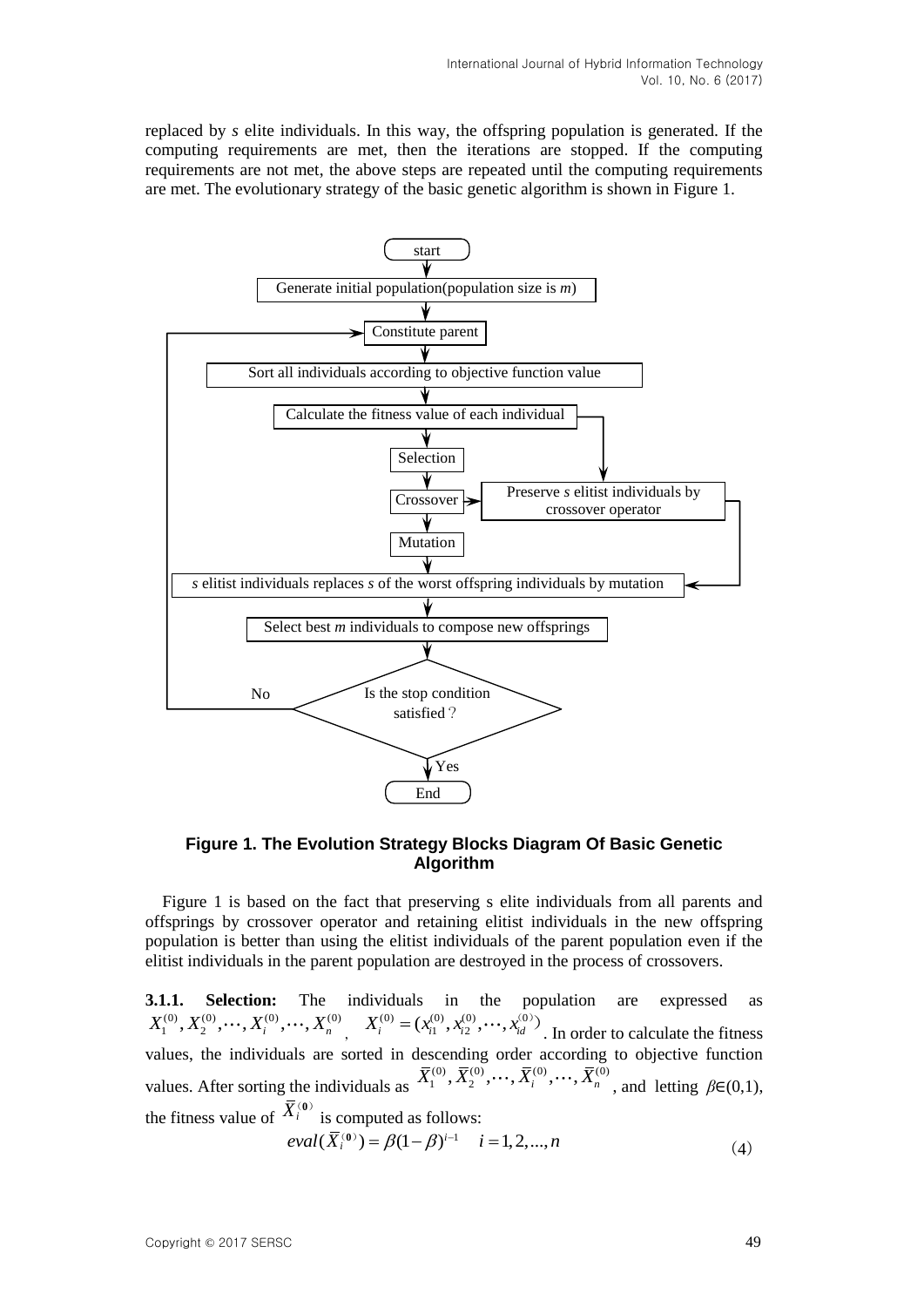International Journal of Hybrid Information Technology Vol. 10, No. 6 (2017)

Where,  $eval(\overline{X}_i^{(0)})$  is the fitness value of  $i^{th}$  member in population, and  $\beta \in (0,1)$  is a parameter usually chosen between 0.01 and 0.3 [12].

The fitness value of each individual is calculated according to equation (4), and then the roulette wheel method is used to pair members [1]. The roulette wheel method is as follows:

The selection probability of the  $i^{th}$  member is given by

$$
P_i = \frac{eval(\overline{X}_i^{(0)})}{\sum_{i=1}^n eval(\overline{X}_i^{(0)})}
$$
\n(5)

Letting

$$
PP_0 = 0\tag{6}
$$

$$
PP_i = \sum_{j=1}^{i} P_i, \quad i = 1, 2, \cdots, n
$$
\n(7)

The roulette wheel is rotated up to *n* times, and a random number  $\eta_k \in (0,1)$  is generated at each rotation. When this random number satisfies

$$
PP_{i-1} \le \eta_k < PP_i \tag{8}
$$

The  $i^{th}$  member is selected to take part in crossover.

**3.1.2. Crossovers:** Suppose the *i*<sup>th</sup> and *j*<sup>th</sup> individuals  $\overline{X}_i^{(0)}$  and  $\overline{X}_j^{(0)}$  are matched for crossover as discussed above. If their fitness values satisfy<br> $\frac{\partial \text{vol}(\vec{X}^{(0)})}{\partial \text{vol}(\vec{X}^{(0)})}$ the *i*<sup>th</sup> and *j*<sup>th</sup> individuals<br>If their fitness values satisf<br> $eval(\overline{X}_i^{(0)}) > eval(\overline{X}_j^{(0)})$ 

$$
val(X_i^{(0)}) > eval(X_j^{(0)})
$$
\n(9)

Then, an offspring  $X_j^{(1)}$  is generated by

$$
eval(X_i^{(0)}) > eval(X_j^{(0)})
$$
\n
$$
x_j^{(1)} = \gamma \overline{X}_i^{(0)} + (1 - \gamma) \overline{X}_j^{(0)}
$$
\n
$$
(10)
$$

Where

$$
X_j^{(1)} = \gamma X_i^{(0)} + (1 - \gamma) X_j^{(0)}
$$
  
\n
$$
\gamma = \frac{eval(\overline{X}_i^{(0)})}{eval(\overline{X}_i^{(0)}) + eval(\overline{X}_j^{(0)})}
$$
\n(11)

The second offspring  $X_i^{(1)}$  is generated by  $eval(X_i^{(0)}) + eval(X_j^{(0)})$ <br>s generated by<br> $X_i^{(1)} = \overline{X}_i^{(0)} + \lambda(\overline{X}_i^{(0)} - X_j^{(1)})$  $(12)$ 

Where  $\lambda$  is a mapping coefficients, and is a constant greater than 0.

The relative positions of the offsprings individuals are shown in Figure 2.

| $\overline{X}_{j}^{(0)}$               | $X_{j}^{(1)}$            | $\overline{X}_{i}^{(0)}$ | $X_{i}^{(1)}$ |               |
|----------------------------------------|--------------------------|--------------------------|---------------|---------------|
| <b>Figure 2. Relative positions of</b> | $\overline{X}_{i}^{(0)}$ | $\overline{X}_{j}^{(0)}$ | $X_{i}^{(1)}$ | $X_{j}^{(1)}$ |

The  $\overline{X}_i^{(0)}$  and  $\overline{X}_j^{(0)}$  cross to generate the two offspring individuals  $X_i^{(1)}$  and  $X_j^{(1)}$ . The above crossover methods are repeated until all offspring individuals are gained.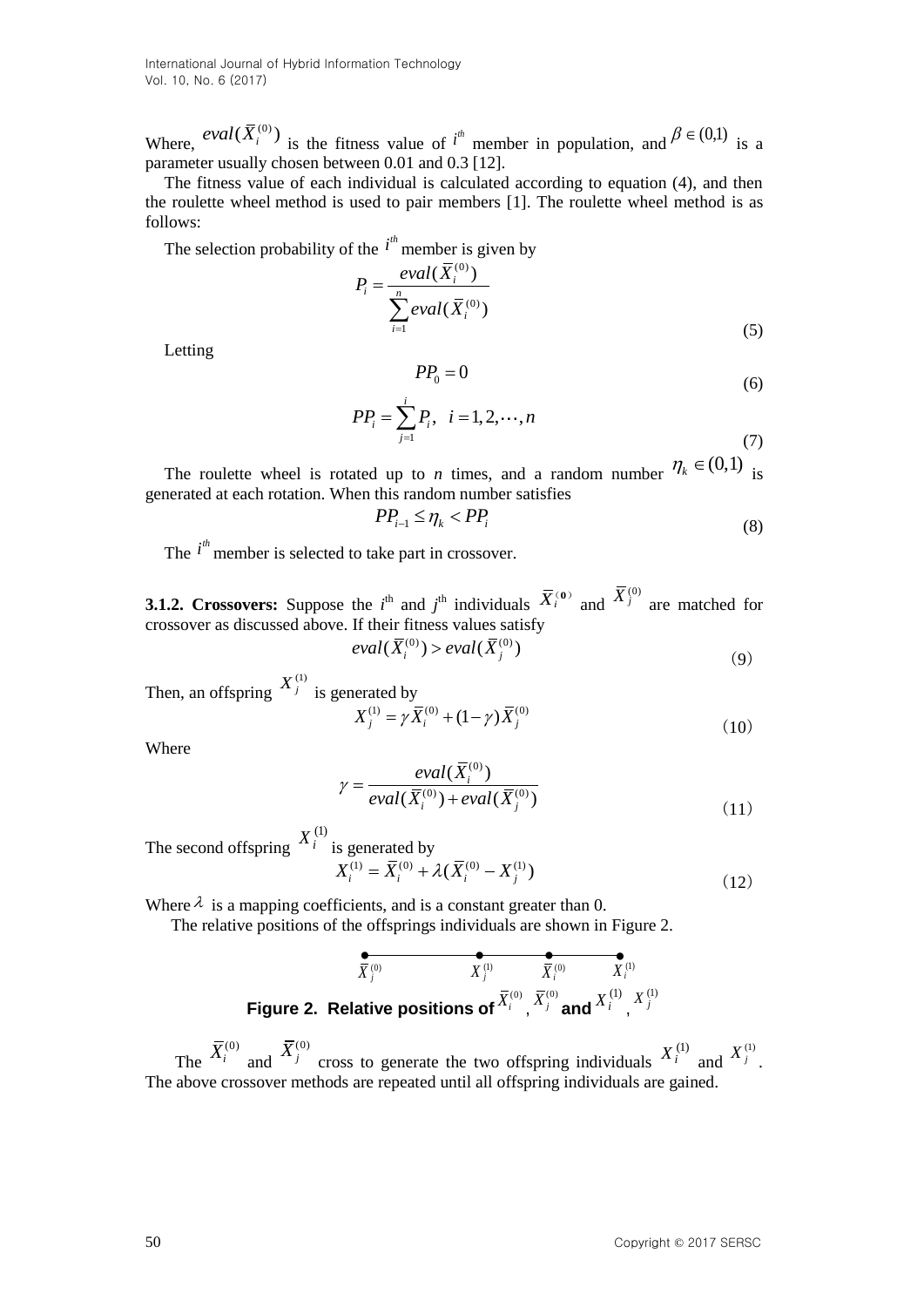International Journal of Hybrid Information Technology  
\nVol. 10, No. 6 (2017)  
\n**3.1.3. Mutations:** Let 
$$
a_i = (a_{i1}, a_{i2}, \dots, a_{ij}, \dots, a_{id})
$$
\nand\n
$$
b_i = (b_{i1}, b_{i2}, \dots, b_{ij}, \dots, b_{id})
$$
\nbe the upper and lower limits of\n
$$
X_i (i = 1, 2, \dots, n)
$$
\nCross-generated the  $i^{\text{th}}$ 

er limits of  $X_i$  ( $i = 1, 2, \dots, n$ ) Cross-generated the  $i^{\text{th}}$ <br>
ssed as<br>  $X_i^{(1)} = (x_{i1}^{(1)}, x_{i2}^{(1)}, \dots, x_{id}^{(1)}), i = 1, 2, \dots, n$  (12) individual  $\hat{X}_i^{(1)}$  is expressed as t<br>wer limits of  $X_i$  ( $i = 1, 2, \dots, n$ )<br>ressed as<br> $X_i^{(1)} = (x_{i1}^{(1)}, x_{i2}^{(1)}, \dots, x_{id}^{(1)}), i = 1, 2, \dots, n$ 

$$
X_i^{(1)} = (x_{i1}^{(1)}, x_{i2}^{(1)}, \cdots, x_{id}^{(1)}), i = 1, 2, \cdots, n
$$
\n(13)

Cross-generated the  $i^{\text{th}}$  individual  $X_i^{(1)}$  is mutated according to the following formula

rmula  
\n
$$
\overline{x}_{ij}^{(1)} = \begin{cases}\nx_{ij}^{(1)} + r_{ij}(b_{ij} - x_{ij}^{(1)}) & r_{ij} > 0.5 \\
x_{ij}^{(1)} - r_{ij}(x_{ij}^{(1)} - a_{ij}) & r_{ij} < 0.5 \\
0.5x_{ij}^{(1)} + 0.25(b_{ij} + a_{ij}) & r_{ij} = 0.5 \\
r_{ij}^{(1)} + r_{ij}^{(1)} + r_{ij}^{(1)} & r_{ij} = 0.5 \\
r_{ij}^{(1)} + r_{ij}^{(1)} + r_{ij}^{(1)} & r_{ij} = 0.5 \\
r_{ij}^{(1)} + r_{ij}^{(1)} + r_{ij}^{(1)} & r_{ij}^{(1)} = 1, 2, \dots, n; \quad j = 1, 2, \dots, d\n\end{cases} (14)
$$

Where,  $r_{ij}$  is an obeying uniform distribution random number of [0,1] interval corresponding to the  $j^{\text{th}}$  component of the  $i^{\text{th}}$  individual in population.

#### **3.2. Method of Generating the First Interior Point Based on Genetic Algorithm**

When using intelligent optimization algorithms to solve constrained optimization problem, the problem of generating initial population is divided into two steps. The first step is to use the genetic algorithm to obtain the first interior point of the initial population; the second step is to generate the remaining feasible individuals of the initial population by iterations. The proposed method divides the problem of initial population generation into two steps:

The problem of generating the first interior point is converted into solving an unconstrained optimization problem according interior point method, and then the genetic algorithm is used to solve this unconstrained optimization problem, gains the first initial interior point. This is the key to subsequently generate the initial population. The generation method of the first interior point based on the genetic algorithm is as follows:

(1) Let the size of initial population be *m*. Then, *m* individuals are randomly generated generation method of the first interior point based on the genetic algorithm is as follocal.<br>
(1) Let the size of initial population be *m*. Then, *m* individuals are randomly gen<br>
with the  $i^{\text{th}}$  individual being  $X_i^{$ generate the initial population.<br>
in the genetic algorithm is as follow<br> *m* individuals are randomly gener<br>  $X_i^{(k)} = (x_{i1}^{(k)}, x_{i2}^{(k)}, \dots, x_{ij}^{(k)}, \dots, x_{id}^{(k)})$  $\lambda$ ,  $\lambda$ . (1) Let the size of initial population be *m*. Then, *m* individuals are randomly generated with the  $i^{\text{th}}$  individual being  $X_i^{(k)} = (x_{i1}^{(k)}, x_{i2}^{(k)}, \dots, x_{ij}^{(k)}, \dots, x_{id}^{(k)})$ <br>  $a_i = (a_{i1}, a_{i2}, \dots, a_{ij}, \dots, a_{id})$  and  $b_i = (b$ *k*  $b_i = (b_{i1}, b_{i2}, \dots, b_{iN})$ <br>*k* := 0

limits of the *i*<sup>th</sup> individual, Let

(2) For each individual, the indicator vectors  $S_k$  and  $T_k$  are generated by

Let 
$$
k := 0
$$
.  
\n1, the indicator vectors  $S_k$  and  $T_k$  are generated by  
\n
$$
T_k = \left\{ j \middle| g_j(X_i^{(k)}) > 0, \quad 1 \le j \le l \right\}
$$
\n
$$
S_k = \left\{ j \middle| g_j(X_i^{(k)}) \le 0, \quad 1 \le j \le l \right\}
$$
\n(16)

$$
S_k = \left\{ j \middle| g_j(X_i^{(k)}) \le 0, \quad 1 \le j \le l \right\} \tag{16}
$$

Where  $T_k$  is the vector of indices satisfying the constraint condition in formula (3);  $S_k$  is the vector of indices which does not meet the constraint condition in formula (3).

- 
- 

The 
$$
I_k
$$
 is the vector of indices satisfying the constraint condition in formula (3);  $S_k$  is  
vector of indices which does not meet the constraint condition in formula (3).  
(3) Check whether  $S_k$  is the empty set, if so, stop the iterations. Else,  
(4) Construct the objective function  

$$
f(X_i^{(k)}, r_i) = -\sum_{j \in S_k} g_j(X_i^k) + r_k \sum_{j \in T_k} \frac{1}{g_j(X_i^k)}
$$
(17)

To solve the minimization problem

$$
\min_{X \in R_k} f(X_i^{(k)}, r_k)
$$
\n
$$
\min_{X \in R_k} f(X_i^{(k)}, r_k)
$$
\n(18)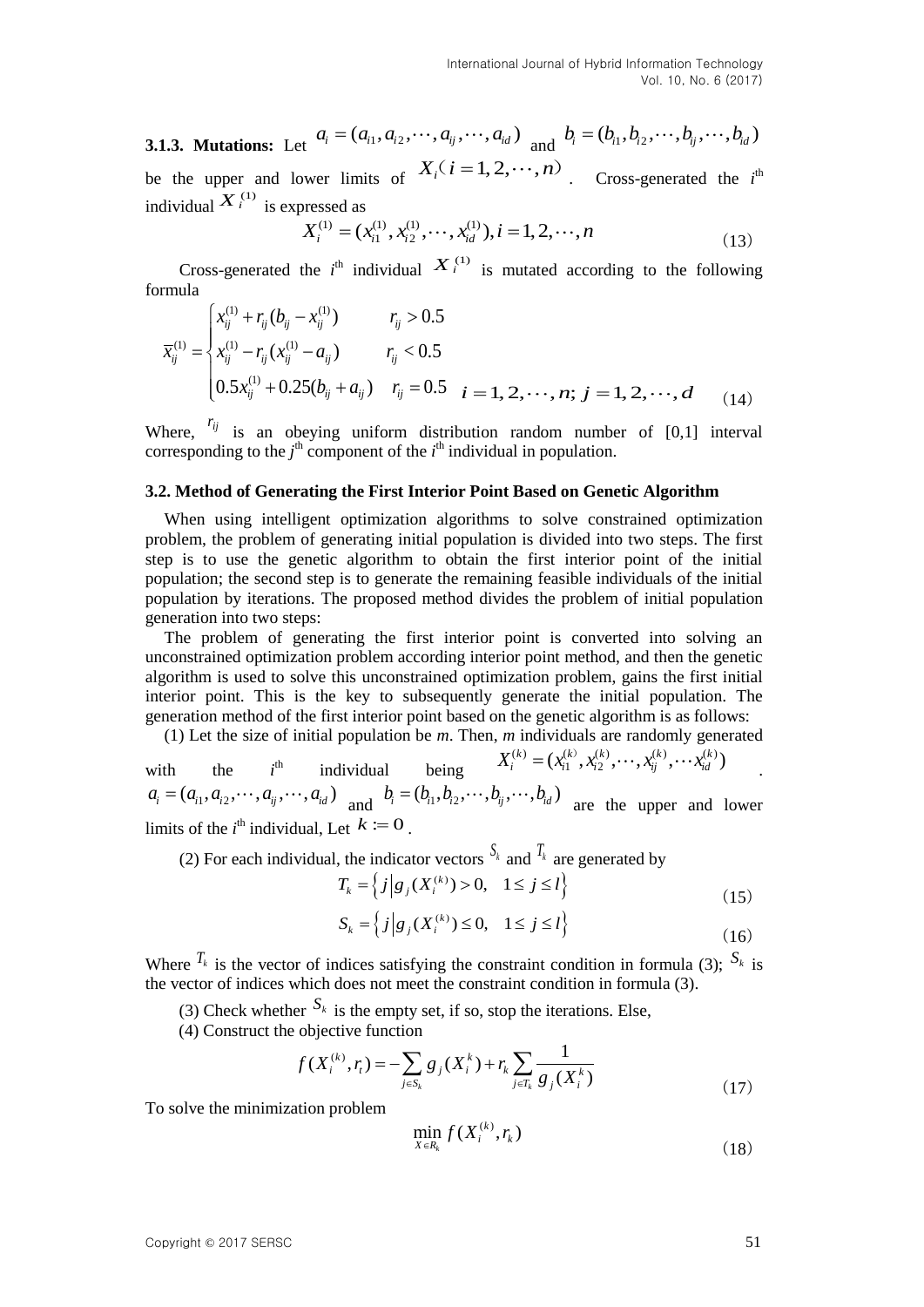International Journal of Hybrid Information Technology Vol. 10, No. 6 (2017)

International Journal of Hybrid Information Technology  
\nVol. 10, No. 6 (2017)  
\nWhere 
$$
R_k = \{X_i^{(k)} | g_j(X_i^{(k)}) > 0, j \in T_k\}
$$
,  $r_k = 1/k$ .  
\nThe constructed choice function represents an unconstrained origin

The constructed objective function represents an unconstrained optimization problem. Then using genetic algorithm solves the unconstrained optimization problem, gains the first initial interior point. interior point.<br>the roulette method to s<br>ate crossovered individual<br> $k := k + 1$ , go to step

(5) Use the roulette method to select individuals to participate in crossover.

(6) Mutate crossovered individuals according to mutation probability  $P_m$ .

(7) Let  $k := k + 1$ , go to step (2).

# **3.3. Generation of Remaining Feasible Individuals in Initial Population**

After the first interior point  $\overline{X}_1^{(0)}$  is generated, the second initial individual  $X_2^{(0)}$  is randomly generated according to  $\overline{X}_1^{(0)}$  is generated, the second in <br>  $X_2^{(0)} = a_2 + c_2$  \*  $(b_2 - a_2)$ 

randomly generated according to  
\n
$$
X_2^{(0)} = a_2 + c_2 \cdot * (b_2 - a_2)
$$
\n
$$
a_2 = (a_{21}, a_{22}, \cdots, a_{2j}, \cdots, a_{2d})^T, \qquad b_2 = (b_{21}, b_{22}, \cdots, b_{2j}, \cdots, b_{2d})^T
$$
\n(19)

Where  $a_2 = (a_{21}, a_{22}, \cdots)$ <br>  $a_2 = (c_{21}, c_{22}, \cdots, c_{2j}, \cdots, c_{2d})^T$ ; *T* Where  $a_2 = (a_{21}, a_{22}, \cdots, a_{2j}, \cdots, a_{2d})^T$ ,  $b_2 = (b_{21}, b_{22}, \cdots, b_{2j}, \cdots, b_{2d})^T$ ,<br>  $c_2 = (c_{21}, c_{22}, \cdots, c_{2j}, \cdots, c_{2d})^T$ ;  $c_{2j}$  is a random number chosen from the uniform distribution in the [0,1] interval. The last term in Equation (19) represents pointwise multiplication.

 $X_2^{(0)}$  is tested to find out whether it meets the constraint condition. If so, the next initial individual  $X_3^{(0)}$  is generated. If not,  $X_2^{(0)}$  is moved closer to  $\overline{X}_1^{(0)}$  by  $X_2^{(0)} = \overline{X}_1^{(0)} + \lambda (X_2^{(0)} - \overline{X}_1^{(0)})$ whether it meets the constraint cor<br>ted. If not,  $X_2^{(0)}$  is moved closer to<br> $X_2^{(0)} = \overline{X}_1^{(0)} + \lambda (X_2^{(0)} - \overline{X}_1^{(0)})$  $(20)$ dividual  $X_3^{(0)}$  is gen<br>O< $\lambda$ <1, usually l

Where,  $0<\lambda<1$ , usually let  $\lambda=0.5$ .

If  $X_2^{(0)}$  is not sufficient to satisfy the constraint condition, the  $\lambda$  value is halved and the process is repeated until the constraint condition is satisfied, and let  $\overline{X}_2^{(0)} = X_2^{(0)}$ . The iterative procedure is shown in Figure 3.



**Figure 3. The Iterative Procedure to Make** (0) *X*<sup>2</sup> **Feasible**

The above procedure is continued until the whole population is created.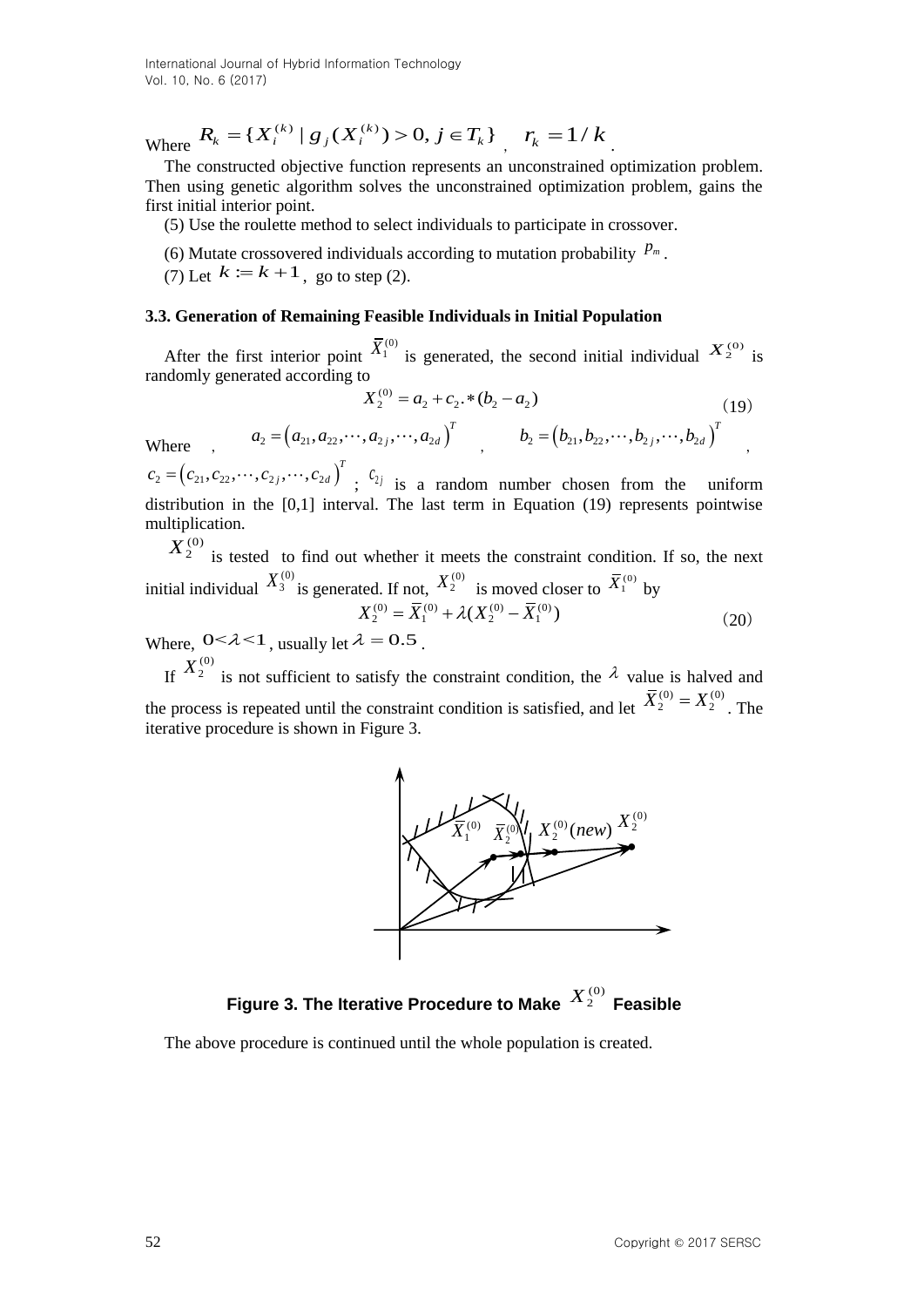# **4. Simulations**

#### **4.1. Selected Test Functions**

In order to validate the effectiveness of the method of generating initial population, the lowing three functions with complex constraints and multiple variables are chosen:<br>
(1) Test function 1:<br>  $\min f_1(X) = (x_1 - 10)^2 + 5(x_$ (1) Test function 1:

following three functions with complex constraints and multiple variables are chosen:  
\n(1) Test function 1:  
\n
$$
\min f_1(X) = (x_1 - 10)^2 + 5(x_2 - 12)^2 + x_3^4 + 3(x_4 - 11)^2 + 10x_5^6
$$
\n
$$
+7x_6^2 + x_7^4 - 4x_6x_7 - 10x_5 - 8x_7
$$
\n
$$
\begin{cases}\n127 - 2x_1^2 - 3x_2^4 - x_3 - 4x_4^2 - 5x_5 \ge 0 \\
282 - 7x_1 - 3x_2 - 10x_3^2 - x_4 + x_5 \ge 0\n\end{cases}
$$
\n
$$
s.t. \begin{cases}\n196 - 23x_1 - x_2^2 - 6x_6^2 + 8x_7 \ge 0 \\
-4x_1^2 - x_2^2 + 3x_1x_2 - 2x_3^2 - 5x_6 + 11x_7 \ge 0 \\
-10 \le x_i \le 10, i = 1, 2, \dots, 7\n\end{cases}
$$
\n(21)

(2) Test function 2:

$$
\begin{bmatrix}\n-1 & 2 & 3 & 3 & 3 & 6 \\
-10 \le x_i \le 10, i = 1, 2, \dots, 7 & (21) \\
\max f_2(X) = x_1^2 + x_2^2 + x_1x_2 - 14x_1 + 16x_2 + (x_3 - 10)^2 + 4(x_4 - 5)^2 + (x_5 - 3)^2 \\
+2(x_6 - 1) + 5x_7^2 + 7(x_8 - 11)^2 + 2(x_9 - 10)^2 + (x_{10} - 7)^2 + 45\n\end{bmatrix}
$$
\n
$$
\begin{bmatrix}\n105 - 4x_1 - 5x_2 + 3x_7 - 9x_8 \ge 0 \\
-3(x_1 - 2)^2 - 4(x_2 - 3)^2 - 2x_3^2 + 7x_4 \ge -120 \\
-10x_1 + 8x_2 + 17x_7 - 2x_8 \ge 0 \\
-x_1^2 - 2(x_2 - 2)^2 + 2x_1x_2 - 14x_5 + 6x_6 \ge 0\n\end{bmatrix}
$$
\n*s.t.*\n
$$
\begin{cases}\n8x_1 - 2x_2 - 5x_9 + 2x_{10} + 12 \ge 0 \\
8x_1 - 2x_2 - 5x_9 + 2x_{10} + 12 \ge 0 \\
-5x_1^2 - 8x_2 - (x_3 - 6)^2 + 2x_4 + 40 \ge 0 \\
3x_1 - 6x_2 - 12(x_9 - 8)^2 + 7x_{10} \ge 0 \\
-0.5(x_1 - 8)^2 - 2(x_2 - 4)^2 - 3x_5^2 + x_6 \ge -30 \\
-10 \le x_i \le 10, i = 1, 2, \dots, 10\n\end{cases}
$$
\n(3) Test function 3:  
\n
$$
\max f_3(X) = x_1(x_1x_4 + x_2x_5 + x_3x_6) + x_2(x_1x_7 + x_2x_8 + x_3x_9) + x_3(x_1x_{10} + x_2x_{11} + x_3x_{12})
$$
\n(4)

(3) Test function 3:

$$
\max f_3(X) = x_1(x_1x_4 + x_2x_5 + x_3x_6) + x_2(x_1x_7 + x_2x_8 + x_3x_9) + x_3(x_1x_{10} + x_2x_{11} + x_3x_{12})
$$
\n
$$
\begin{cases}\nx_1 + x_2 + x_3 \le 250\ 000 \\
x_1x_4 + x_2x_7 + x_3x_{10} \le 1\ 500\ 000 \\
x_1x_5 + x_2x_8 + x_3x_{11} \le 1\ 100\ 000 \\
x_1x_6 + x_2x_9 + x_3x_{12} \le 950\ 000 \\
x_1 \le 260\ 000 \\
x_2 \le 260\ 000 \\
x_3 \le 260\ 000 \\
x_3 \ge 0\ \ j = 1, 2, \cdots, 12\n\end{cases}
$$
\n(23)

In simulations, the proposed method was investigated in comparison to the method of randomly generated initial population and the method of initial population generation discussed in [9]. The ranges of the variables in functions  $f_1$  and  $f_2$  are given in formulae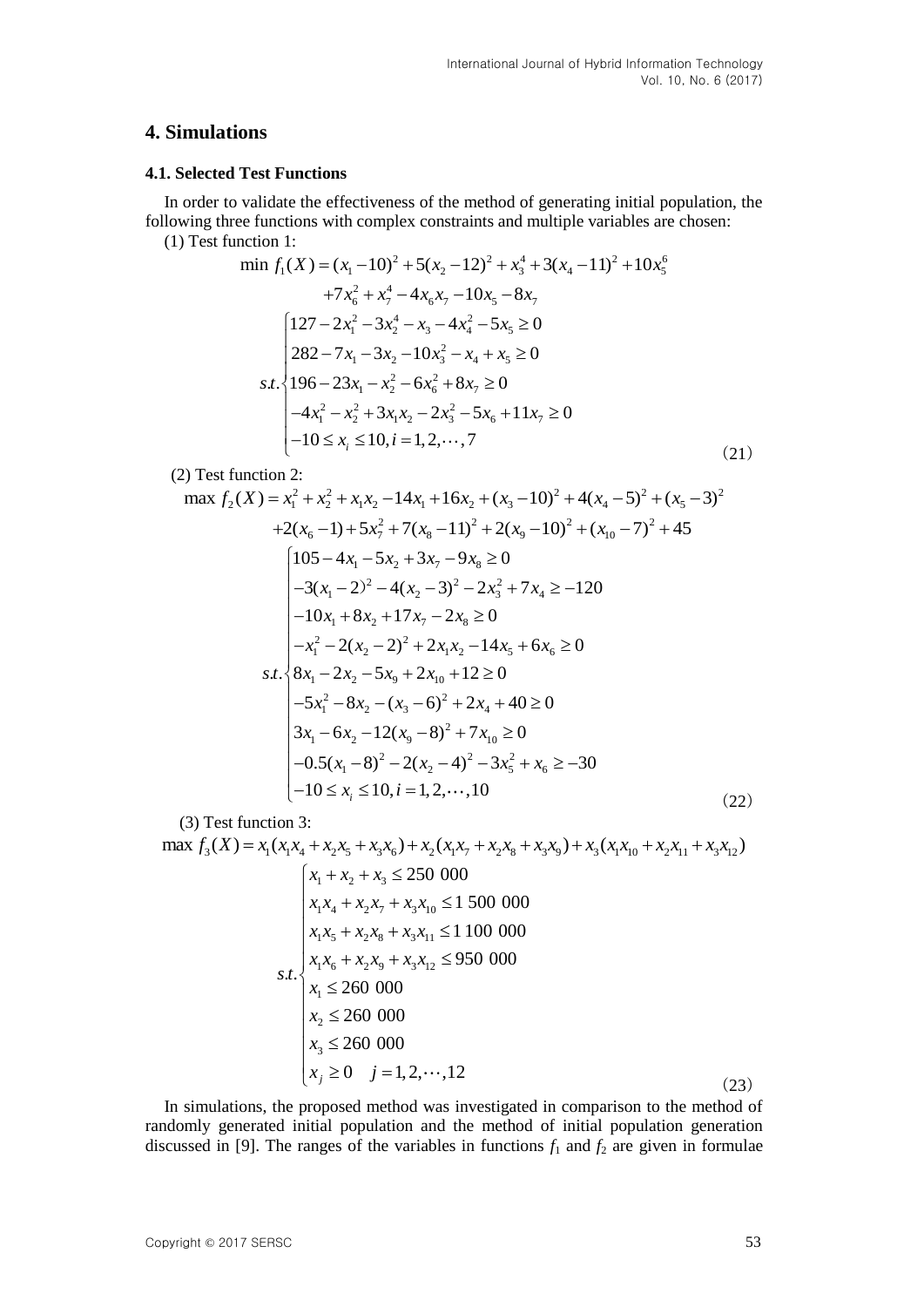(17) and (18), and the ranges of the variables in function  $f_3$  are shown in Table 1. With the population size chosen as 100, the average running times of the methods are shown in Table 2.

| Variables                                                |  | $\lambda$ 4 | $\chi_{\rm 6}$ | $\chi_7$ | $\chi_{\text{R}}$ | $\chi_{\text{Q}}$ | $x_{10}$        | $\chi_{11}$ |            |
|----------------------------------------------------------|--|-------------|----------------|----------|-------------------|-------------------|-----------------|-------------|------------|
| Lower limit                                              |  |             |                |          |                   |                   |                 |             |            |
| Upper limit   260000   260000   260000   200   200   200 |  |             |                | 200 200  |                   |                   | 200   200   200 |             | <b>200</b> |

|  |  |  |  |  |  | Table 2. The Average Running Time in Seconds Of Different Methods |
|--|--|--|--|--|--|-------------------------------------------------------------------|
|--|--|--|--|--|--|-------------------------------------------------------------------|

| Method | Randomly generated initial | Initial population method in | Proposed |
|--------|----------------------------|------------------------------|----------|
|        | population method          | literature [9]               | method   |
|        | 4.0283                     | 1.8239                       | 0.0448   |
|        | 950.5148                   | 24.3619                      | 0.1336   |
|        | 2095.4687                  | 45.8908                      | 0.4376   |

Table 2 shows that the proposed method reduces the average running time by 98.8879% for *f*1, 99.9859% for *f*2, 99.9791% for *f*<sup>3</sup> in comparison to randomly generated initial population, and reduces the average running time by  $97.5437\%$  for  $f_1$ ,  $99.4516\%$  for  $f_2$ , 99.0464% for  $f_3$  in comparison to Initial population method in literature [9]. It can be seen that the proposed method is much faster to generate the initial population as compared to the other two methods. The difference in speed becomes more serious as the problem size and complexity increases. When the constraint conditions and variables are very many in a global optimization application, the proposed method

# **5. Conclusions**

When using an intelligent optimization algorithm to solve a constrained optimization problem, if the constraint conditions and the number of variables are very many, the random method and the method of reference [9] take a long time, or may even be unable to generate the initial population. Although the method of reference [10] can quickly generate the initial population, constraint conditions are required to be derivable, thus having limitations. The proposed method in this paper is capable of quickly generating the initial population without having limitations. The proposed method divides the problem of initial population generation into two steps: The first step is to use the genetic algorithm to obtain the first interior point of the initial population; the second step is to generate the remaining feasible individuals of the initial population by iterations.

The paper gives a generation method of the first initial interior point. Namely, the problem of generating the first initial interior point is converted into solving an unconstrained optimization problem. The genetic algorithm is used to solve this unconstrained optimization, resulting in the first initial interior point. The generation method of the first initial interior point is key to this method.

The paper gives a generation method of the remaining individuals of the initial population. Namely, the remaining individuals are first randomly generated; then the feasibility of each individual is checked. If an individual is feasible, it is accepted. If not, it is gradually moved closer to the first initial interior point, until it becomes feasible. This procedure is repeated until the initial population is completed. This method can quickly generate the remaining individuals of the initial population.

The experimental results with the three test functions chosen show that the proposed method is much faster to generate the initial population as compared to the method of randomly generating initial population and the method given in reference [9].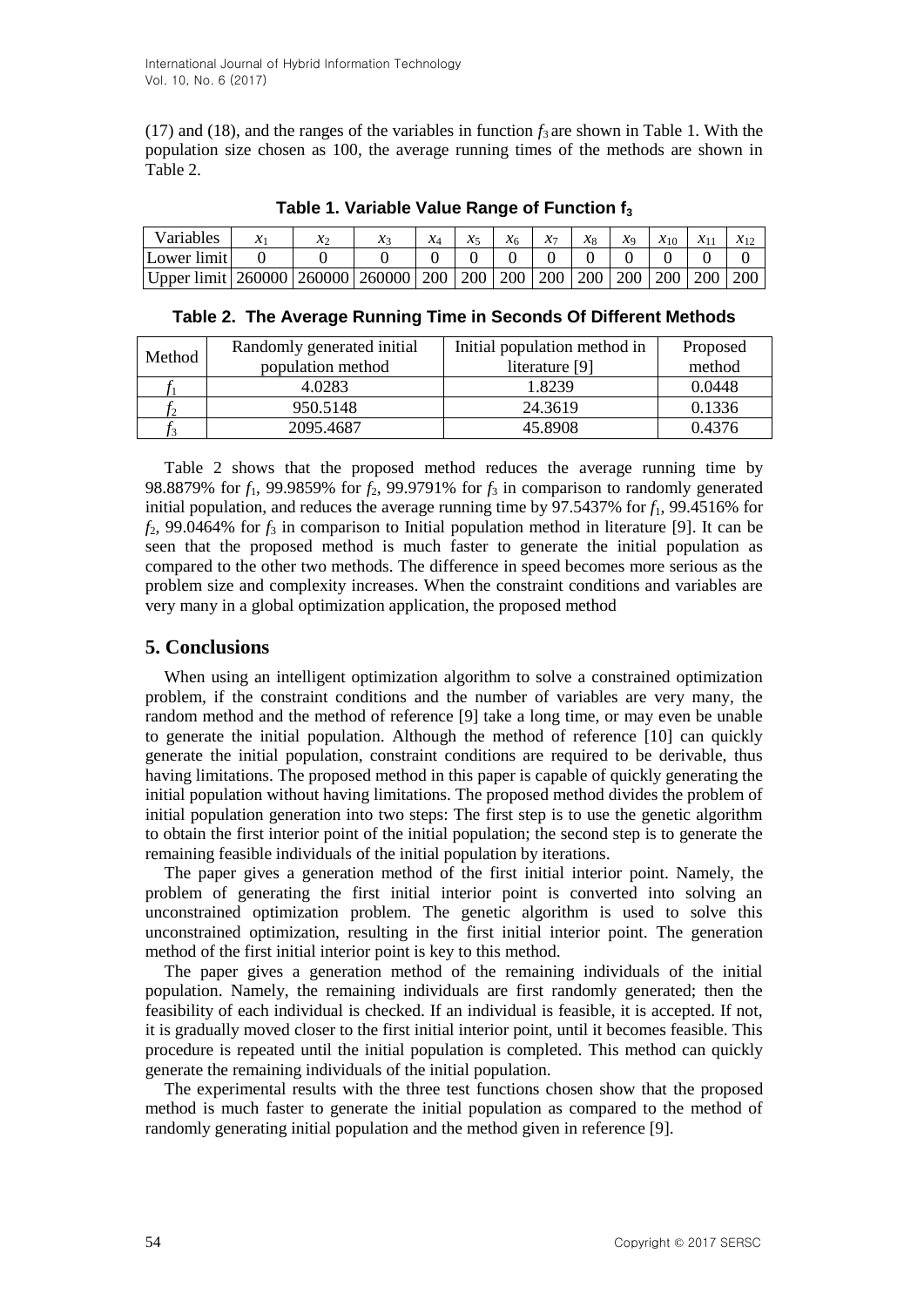# **Acknowledgments**

The paper is supported by sub project of national science and technology support program under Grant 2014BAD06B01-23, sub project of public welfare industry (Agriculture) research project (Grant No. 201503116-04-01).

# **References**

- [1] D. Wang, J. Wang and Hongfeng Wang, "Intelligent optimization method", Higher education press, Beijing, **(2007)**.
- [2] K. Mario, s. Gerald and A. Ajith, "Intelligent computational optimization in engineering: techniques & applications", Springer Berlin Heidelberg, Berlin, **(2011)**.
- [3] Y. Mo, H. Liu and Q. Wang, "Intelligent optimization algorithm in teaching and research", Science and Technology Innovation Herald, no. 13, **(2008)**, pp. 2-3.
- [4] X. Liang and M. Huang. "Modern intelligent optimization hybrid algorithm and its application", Publishing house of electronics industry, Beijing, **(2012)**.
- [5] D. Sharma, K. Deb and N. N. Kishore, "Domain-specific initial population strategy for compliant mechanisms using customized genetic algorithm", Structural and Multidisciplinary Optimization, vol. 43, no. 4, **(2011)**, pp. 541-554.
- [6] Y. Zhou, "Hybrid strategy of intelligent optimization algorithm: analysis, design and model", Application Research of computer, vol. 27, no. 12, **(2010)**, pp. 4423-4426.
- [7] C. Blum and A. Roli, "Metaheuristics in Combinatorial Optimization: Overview and Conceptual Comparison", ACM computing survey, vol. 35, no. 3, **(2003)**, pp. 268-303.
- [8] V. Toğan and A. T. Daloğlu, "An improved genetic algorithm with initial population strategy and selfadaptive member grouping", Computers and Structures, vol. 86, no. 11, **(2008)**, pp. 1204-1218.
- [9] F. Wang, C. Wu and H. Yang, "Study on the productive method on the initial population by using genetic algorithm to solve the constrained optimization problems", Journal of Northeast Agricultural University, vol. 35, no. 5, **(2004)**, pp. 608-611.
- [10] Me. Xu, S. Wen and F. Wang, "Improved method on generation of initial population by using GA for solving constrained optimization problems", Journal of Northeast Agricultural University, vol. 45, no. 7, **(2014)**, pp. 104~107.
- [11] Operations Research Teaching Materials Writing Group. "Operations Research", Tsinghua university press, Beijing, **(2012)**.
- [12] F. Wang, J. Wang and C. Wu, "The improved research on actual number genetic algorithm", Journal of Biomathematics, vol. 21, no. 1, **(2006)**, pp. 153-158.

## **Authors**



**Jiquan Wang**, he received the BE degree in Agricultural electrification and automation from the Northeast Agricultural University, China, in 1996, the ME degree in Agricultural electrification and automation from the Northeast Agricultural University, China, in 2004, and the Ph.D. degree in Agricultural Equipment Engineering Technology from Shenyang Agricultural University, China, in 2011. I am currently an associate professor with the Engineering College, Northeast Agricultural University. My current research interests include Genetic algorithm theory and its application, Neural Network theory and its application, Parallel Computing and image recognition. I have published over 40 papers in domestic and international academic journals and conference proceedings.



**Okan K. Ersoy** received the BSEE from Robert College in 1967, the MSEE degree from University of California at Los Angeles in 1968, Ph.D. degree from University of California at Los Angeles. He is currently a professor of Electrical and Computer Engineering, Purdue University. His current research interests include Neural Networks, image processing and imaging, networking and information processing, genetic algorithm, decision trees and support